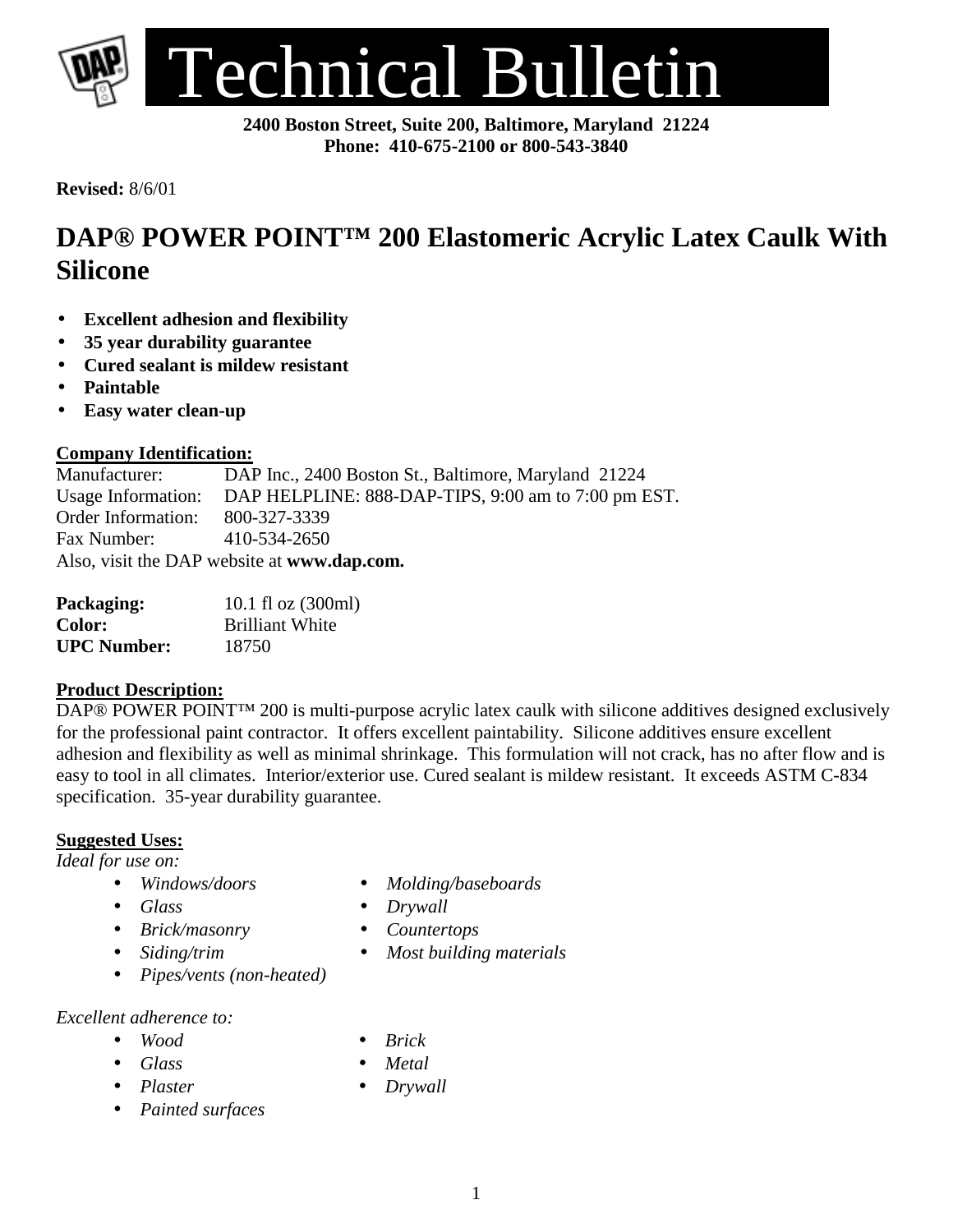#### **Performance Characteristics**

- Exceeds the ASTM specification requirements of C-834.
- 35-year durability guarantee.
- Can be painted with latex and oil-based paints.

#### **SURFACE PREPARATION & APPLICATION**

- Remove old caulk from surface. Make sure that surface is clean, dry and free of loose debris.
- Trim the nozzle at 45° angle to desired bead size and load cartridge into caulking gun.
- Hold the cartridge at a 45<sup>°</sup> angle and fill the seam with an ample amount of caulk.

#### *FOR BEST RESULTS:*

- Apply at temperatures above 40°F. Do not apply when rain or freezing temperatures are forecasted. Store away from extreme heat or cold. Do not apply below waterlines.
- Do not use for filling butt joints, surface defects, nail holes/screw holes or tuck pointing.
- Joint width should not exceed 1/2". If joint depth exceeds 1/2" use a foam backer.
- Allow to dry at least two hours (longer in cool or humid conditions) before painting with latex or oil-based paints.
- Tool bead to no smaller than  $1/8$ ".
- Allow to dry two or more hours before painting. (Longer in cool or humid conditions).

#### **Physical & Chemical Characteristics:**

| Tooling Time:                         | 10-15 Minutes                                                                 |
|---------------------------------------|-------------------------------------------------------------------------------|
| Tack Free Time:                       | 30 Minutes                                                                    |
| <b>Dynamic Joint Movement:</b>        | $± 12\%$                                                                      |
| Life Expectancy:                      | 35 years                                                                      |
| Paintability:                         | Yes                                                                           |
| Odor:                                 | Very Mild                                                                     |
| Consistency:                          | Smooth and Creamy                                                             |
| Vehicle:                              | Silicone Acrylic Polymer                                                      |
| Volatile:                             | Water                                                                         |
| <b>Flash Point:</b>                   | None                                                                          |
| Pigment:                              | <b>Calcium Carbonate</b>                                                      |
| Density:                              | $1.67 \pm 0.01$                                                               |
| Solids:                               | $82\% \pm 1.0\%$ by weight                                                    |
| Weight per Gallon:                    | $13.9 \pm 0.10$ lbs./gal.                                                     |
| <b>Temperature Service Range:</b>     | $-20^{\circ}$ F to $180^{\circ}$ F                                            |
| <b>Temperature Application Range:</b> | $40^{\circ}$ F to $100^{\circ}$ F                                             |
| Freeze Thaw Stability:                | Passes 5 Cycles                                                               |
| Shelf Life:                           | 2 Years Minimum                                                               |
| Packaging:                            | Standard – 10.1 fl. oz. Cartridge                                             |
| Coverage:                             | 56 linear ft. per cartridge at a 3/16" bead size. Three average size doors or |
|                                       | four average size windows.                                                    |
| <b>MSDS No.:</b>                      | 77230                                                                         |

#### **Clean Up and Storage:**

Before curing, remove excess material with a damp cloth. After product has cured, excess material must be cut or scraped away.

#### **Safety:**

See product label or Material Safety Data Sheet for safety information. You can request an MSDS sheet by calling 888-DAP-TIPS or by visiting our website at [www.dap.com.](http://www.dap.com/)